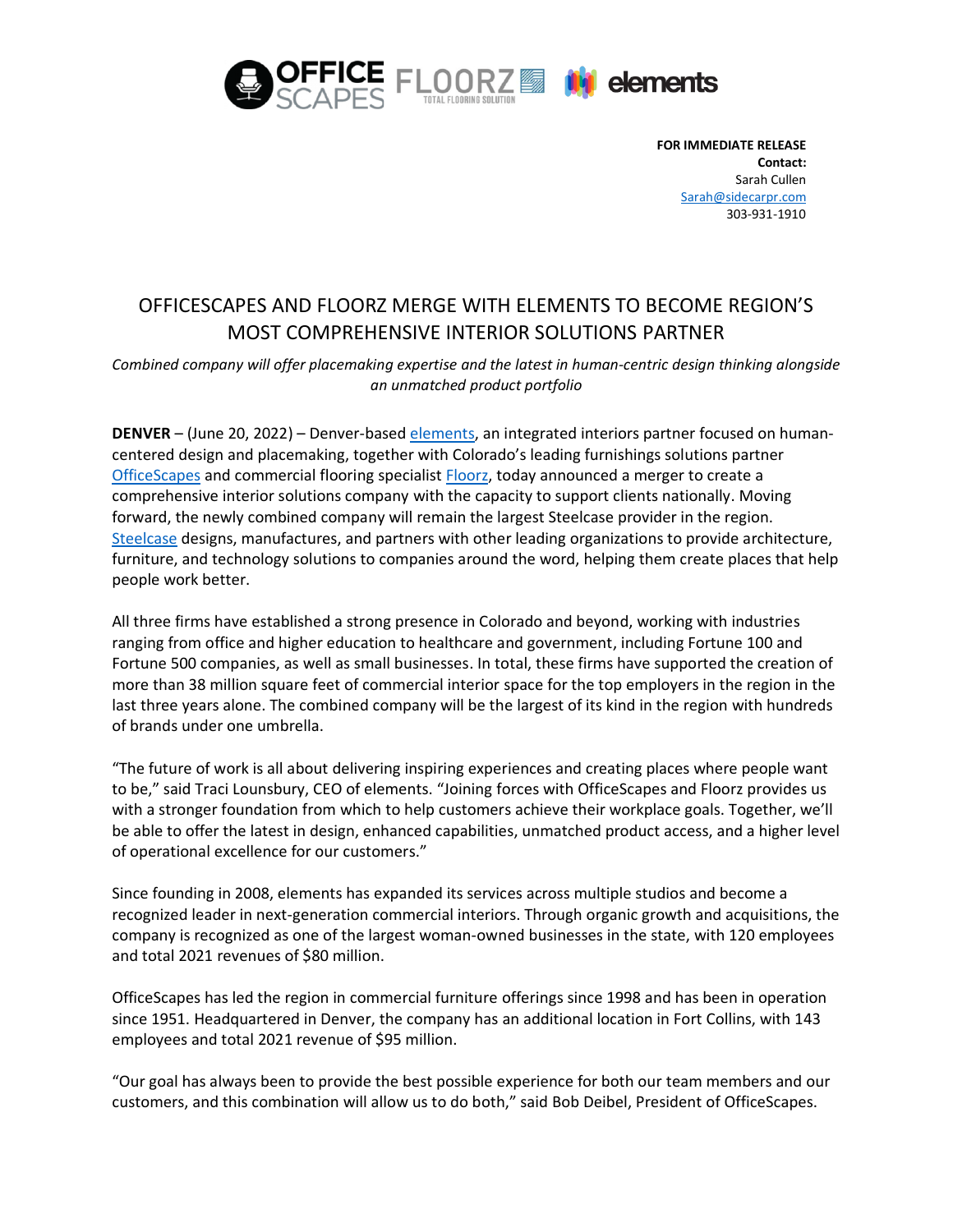

"We recognized early on in our conversations that our organizations were aligned in both our values and our belief in the power of great workplace design. The combination of our skillsets will create unique synergies for our customers, and we look forward to integrating our three teams over the coming months."

OfficeScapes has consistently achieved the exclusive Steelcase Premier Partner designation and has long represented the full Steelcase portfolio of products. Moving forward, the combined company will continue to represent Steelcase, while also offering access to hundreds of other manufacturers – from furnishings to architectural products, technology, signage and graphics, and more.

"Our dealer partners are an integral part of the Steelcase experience. Together, we provide our clients with industry-leading expertise and services. Having the most trusted and proven dealer network in the industry does not happen by chance. At Steelcase, we continuously strive to make our dealers the best they can be," said Eddy Schmitt, Senior Vice President at Steelcase. "In Colorado, OfficeScapes has been an outstanding Steelcase dealer partner for more than three decades. Their team just got stronger thanks to their merger with elements. We're thrilled to welcome the exceptional elements team to the Steelcase dealer family."

Floorz offers true end-to-end flooring solutions to optimize efficiency and execution for clients in the commercial space. Founded in 2000, Floorz is the leader in Colorado's commercial floorcovering market. With headquarters in Denver and an office in Colorado Springs, Floorz has 60 employees and total 2021 revenue of \$40 million.

"This move gives us the necessary scale to support increased investment in our business, a greater reach and enhanced capabilities for our clients across the Rocky Mountain Region," said Jason Blake, President of Floorz.

The newly combined company will maintain all of its current locations and staff, and will eventually bring the Denver teams together under one roof. The merger is expected to officially close later this month. For more information on the company's capabilities, please visit [https://www.workplaceelements.com/merger.](https://www.workplaceelements.com/merger/)

# **About elements**

elements is a recognized leader in next-generation commercial interiors, completing major projects for Fortune 100 and Fortune 500 clients, as well as small businesses. Across multiple studios, elements provides a comprehensive portfolio of products and services for the interior built environment. The company combines interiors expertise with construction capability and the collaborative, crossfunctional process of human-centered design. This holistic approach to the built environment creates a seamless experience and exceptional results for customers.

#### **About OfficeScapes**

OfficeScapes is the leader in the Colorado office furnishings market, helping organizations transform their workplaces to build engagement, support productivity, and accomplish business goals. With its affiliated companies, OfficeScapes can provide a complete interior solution, including furniture, flooring and floor coverings, interior construction, technology infrastructure, and audiovisual products.